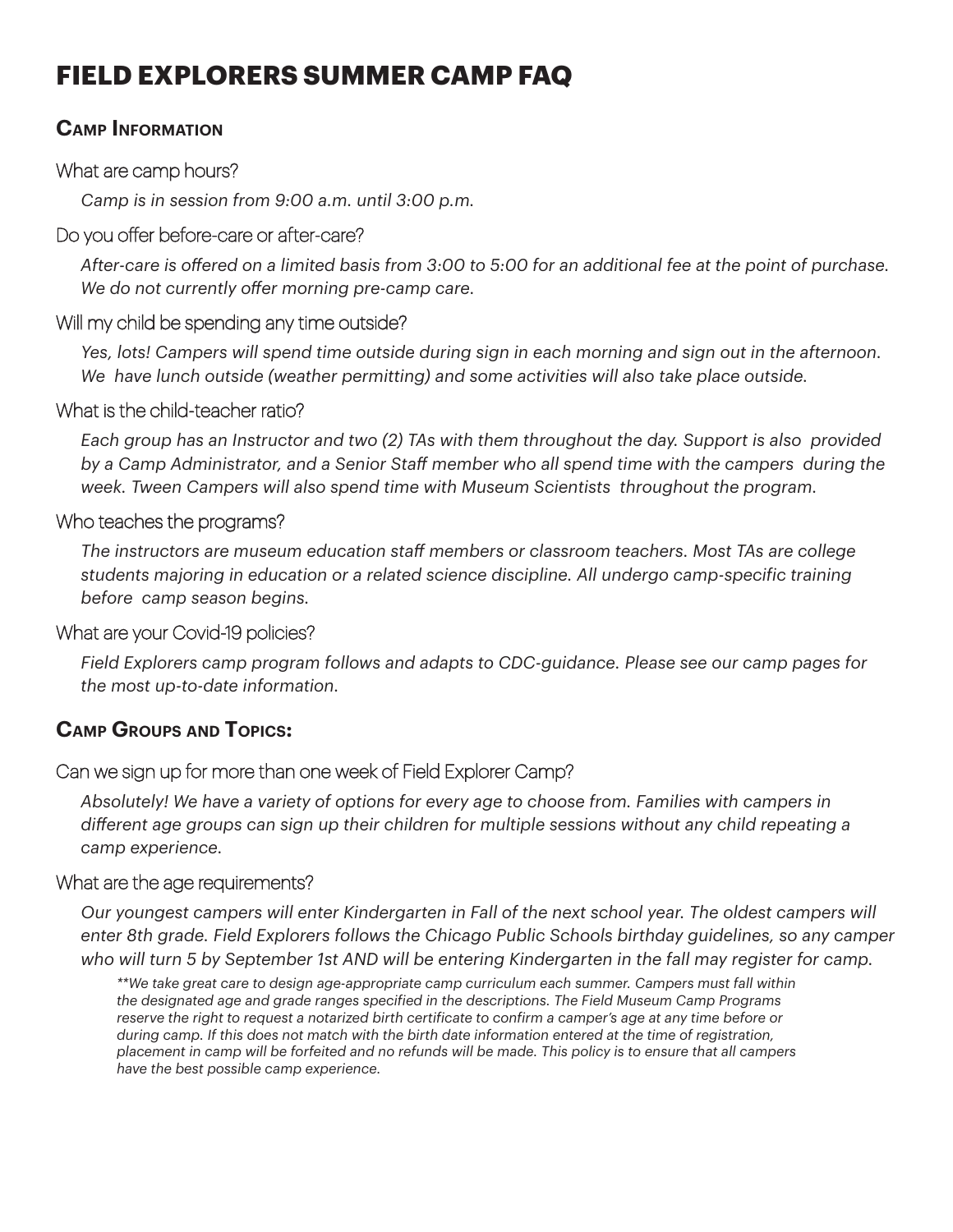#### How do I know if my child is ready for Field Explorer Camp?

*Campers are able to:* 

- *• Take care of all restroom needs without assistance.*
- *• Enjoy a very busy, active day without a nap.*
- *• Follow instructions given by instructors and counselors.*
- *• Separate from parents/ caregivers without distress.*

#### Can I request that my child be grouped with friends or relatives?

*All campers registered for a specific camp are in the same group and will be together throughout that camp's session.*

#### Does your child have developmental or medical needs that require support in a classroom setting?

*We collect this information in our registration forms. If you have additional concerns or questions, please reach out to us at explorercamp@fieldmuseum.org before registering.*

#### **Registration Information**

#### Can I register in person or over the phone?

*Registration is only available online.* 

#### Are there scholarships available?

*Yes! Scholarship tickets are \$350 for a week session, and \$550 for two-week sessions. If there are still spots available to apply, the season's scholarship application form is listed on our website.* 

#### What is your cancellation policy?

*To receive a refund minus a 10% transaction fee, you must cancel your registration on or before May 15, 2022. After May 16, no refund will be given for cancellations. Cancellations can be accomplished by contacting us at explorercamp@fieldmuseum.org. Unfortunately, we cannot make exceptions in the case of illness.*

*All ticket purchases are subject to current federal, state, and institutional Covid policies. Any cancellations or failure to comply with those policies will not be refundable.* 

#### How does the waitlist work?

*If the week you wish to register for is full, you can register for the waitlist at <i>this google form*. We will *contact you to offer you a spot if one becomes available, no later than one week before camp. Spots become available as cancellations occur; we cannot guarantee that your child will be offered a spot in camp.* 

#### **Camp Day**

#### Does Field Explorers provide lunch?

*No, neither camp program will provide participants with lunch or snack. You will need to send your camper with a nut-free lunch and snack that do not need refrigeration (an insulated lunchbox is great!). Should you forget your child's lunch, please call the camp hotline when you return with it. Field Explorers and Tween Camp is a peanut and tree nut free program.* 

*For the safety of all participants, lunches and snacks cannot include any peanut or tree nut products. Please share this information with anyone who might pack your camper's lunch.*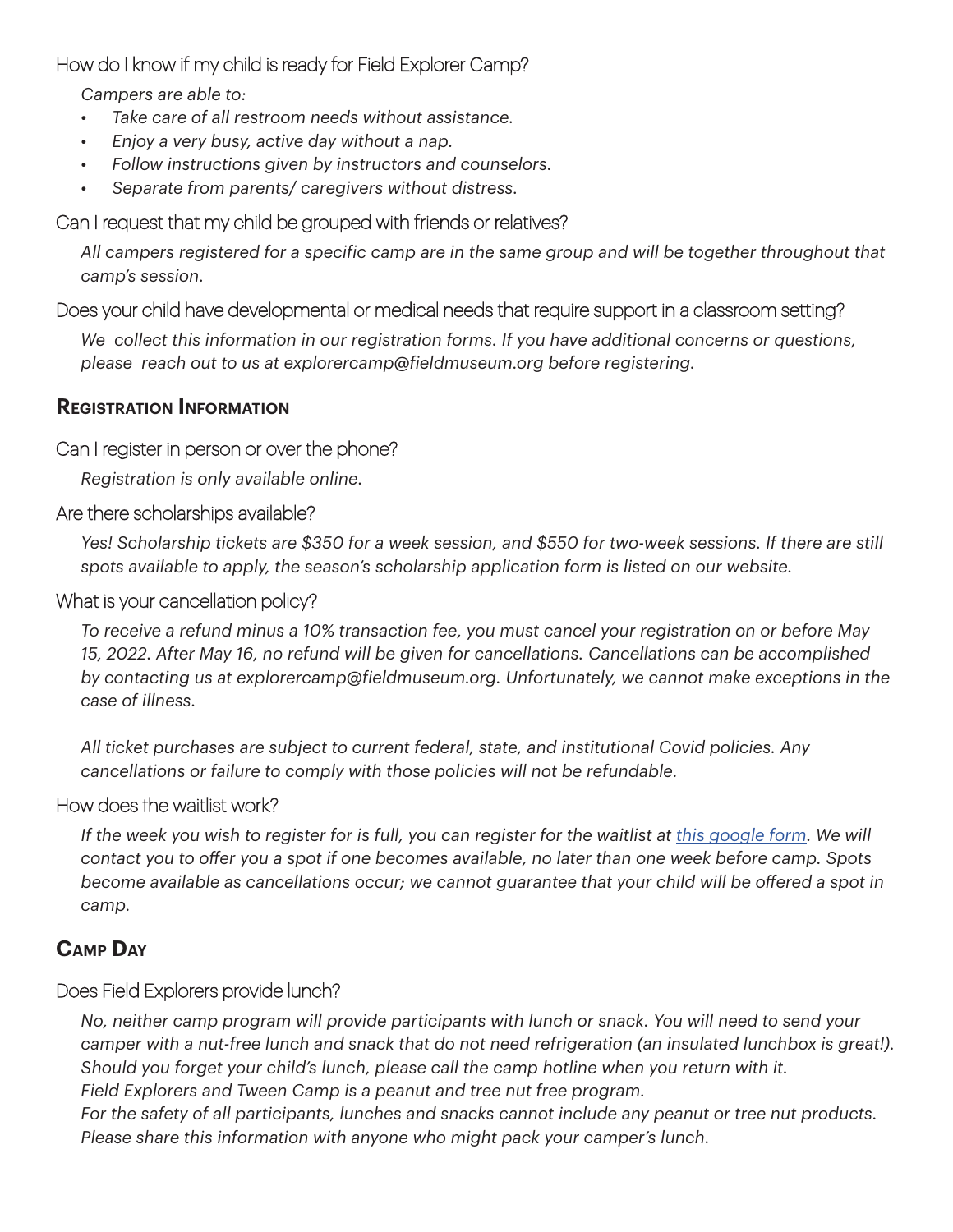What do I need to send with my child each day?

- *• Peanut AND tree nut free lunch. We encourage you to add extra snacks for your child as well.*
- *• Backpack*
- *• Water bottle*
- *• Sunscreen or sunblock that the camper can self-apply*
- *• Comfortable clothing that can get messy*
- *• Close-toed shoes (Open toed shoes and Crocs are NOT permitted in camp)*
- *• Optional- lightweight jacket, sweatshirt (the museums may be cold inside), sun hat, rain gear*

*For Field Explorers, we recommend that campers do not bring electronics or valuables of any kind. If your child needs to bring a cell phone, please keep it powered off and in their bag throughout the day. If an electronic device is needed for a medical or developmental need, please indicate this during registration.* 

*For Tween campers, electronic devices are allowed, and in fact will be used during the course of the day. However, we will be using these for camp activities and purposes or during lunch only, and not for other purposes during camp.* 

*The Field Museum and its staff are not responsible for electronics or valuable items.* 

#### How do we Sign In and Sign Out?

*Sign in begins at 8:30am. Sign out is at 3:00pm. To sign out a camper, an adult must be on the authorized pick up list AND have a valid photo ID every day. There are no exceptions to this policy. An adult must check in and out daily: campers may not be dropped off from the car or sent out to you. More detailed information about sign in and sign out, including a map, will be emailed to you closer to camp.* 

*Museum Campus has many visitors and events during the summer, and traffic can be unpredictable. We encourage camp families to use public transit to minimize traffic and to avoid having to wait in the pick up line.* 

#### I have more questions about Field Explorers. How can I get in touch?

Before camp, please email explorercamp@fieldmuseum.org with any questions or additional information you need to communicate.

During camp, please use the above email for all non-urgent communications. For urgent communications, please give us a call at 312-665-7200. These lines are monitored by Camp staff during business hours.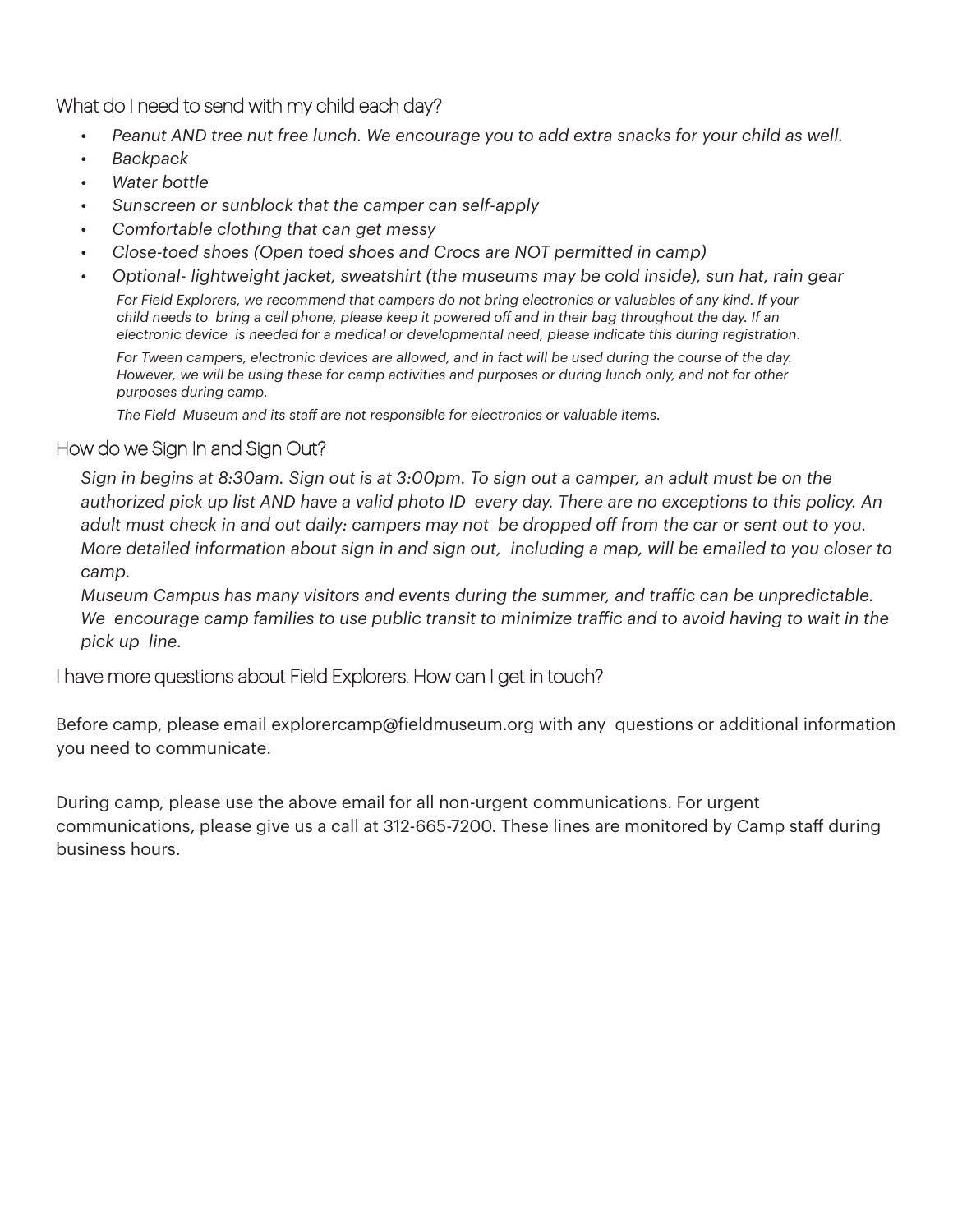## **Field Explorers Camp Calendar**

## **Summer 2022**